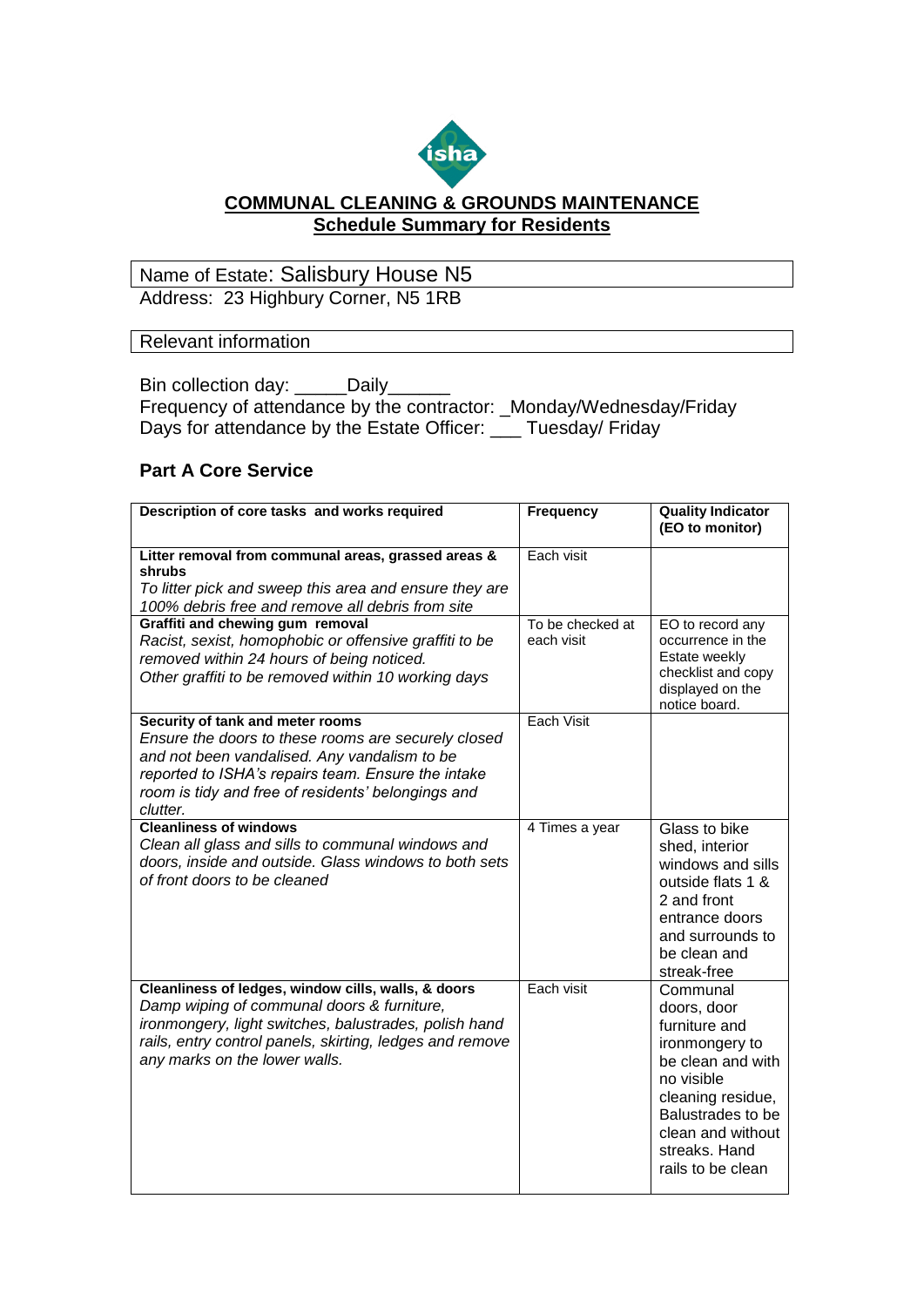| Polish brass and wood of main front door                                                                                                                                                                                                                                                                                                                                                                                            |                                         | and shiny.<br>Control panels to<br>be clean. Skirting<br>and ledges to be<br>clean and with no<br>cleaning residue.<br>Lower walls to be<br>mark-free<br>wherever<br>practicable<br>Brasswork, paint<br>and varnish to be<br>clean and shiny<br>and with no dirt<br>or cleaning<br>residues visible                            |
|-------------------------------------------------------------------------------------------------------------------------------------------------------------------------------------------------------------------------------------------------------------------------------------------------------------------------------------------------------------------------------------------------------------------------------------|-----------------------------------------|--------------------------------------------------------------------------------------------------------------------------------------------------------------------------------------------------------------------------------------------------------------------------------------------------------------------------------|
| <b>Cleanliness of light fittings &amp; working condition</b><br>Clean light fittings, covers, and shades including<br>removing bugs from inside when defective bulbs are<br>being changed.                                                                                                                                                                                                                                          | By cleaner as and<br>when required      | Light fittings to<br>have no visible<br>external dirt<br>immediately<br>following<br>cleaning.                                                                                                                                                                                                                                 |
| Checking lighting to common parts by over riding<br>sensors and report defective light bulbs to ISHA<br>maintenance team                                                                                                                                                                                                                                                                                                            | By the Estate<br>Officer once a<br>week | EO to record any<br>replacement bulb<br>in the Weekly<br><b>Estate Checklist</b>                                                                                                                                                                                                                                               |
| Sweeping & washing of communal stairs & landings,<br>entrance halls, & lobbies. Washing down of tiles and<br>painted walls<br>Sweeping and litter picking all internal surfaces and<br>ensure they are 100% debris free. Mopping, washing,<br>and disinfecting communal halls, lobbies, landings<br>and stairs. Remove all cobwebs and hanging dust at<br>high and low level within each floor, landings,<br>corridors, stairwells. | Each visit                              | No litter visible,<br>no spills visible.                                                                                                                                                                                                                                                                                       |
| <b>Entrance halls and lobbies</b><br>Mopping, washing and disinfecting communal halls,<br>lobbies, landings and stairs. Cleaning debris from<br>communal mats.                                                                                                                                                                                                                                                                      | Each visit                              | <b>Fixed floor</b><br>coverings,<br>concrete<br>surfaces and<br>outside steps to<br>be clean and with<br>no cleaning<br>residue visible.<br>Painted floor<br>surfaces and<br>vertical surfaces<br>adjacent to stairs<br>and landings to<br>be clean and<br>without streaks.<br>Rubber stair<br>noses to be kept<br>scuff-free. |
| <b>Refuse collection</b><br>Residents to ensure all recycling materials and                                                                                                                                                                                                                                                                                                                                                         | Daily between<br>4.00pm to              |                                                                                                                                                                                                                                                                                                                                |
| household waste are placed at the front of Salisbury                                                                                                                                                                                                                                                                                                                                                                                | 5.00pm or                               |                                                                                                                                                                                                                                                                                                                                |